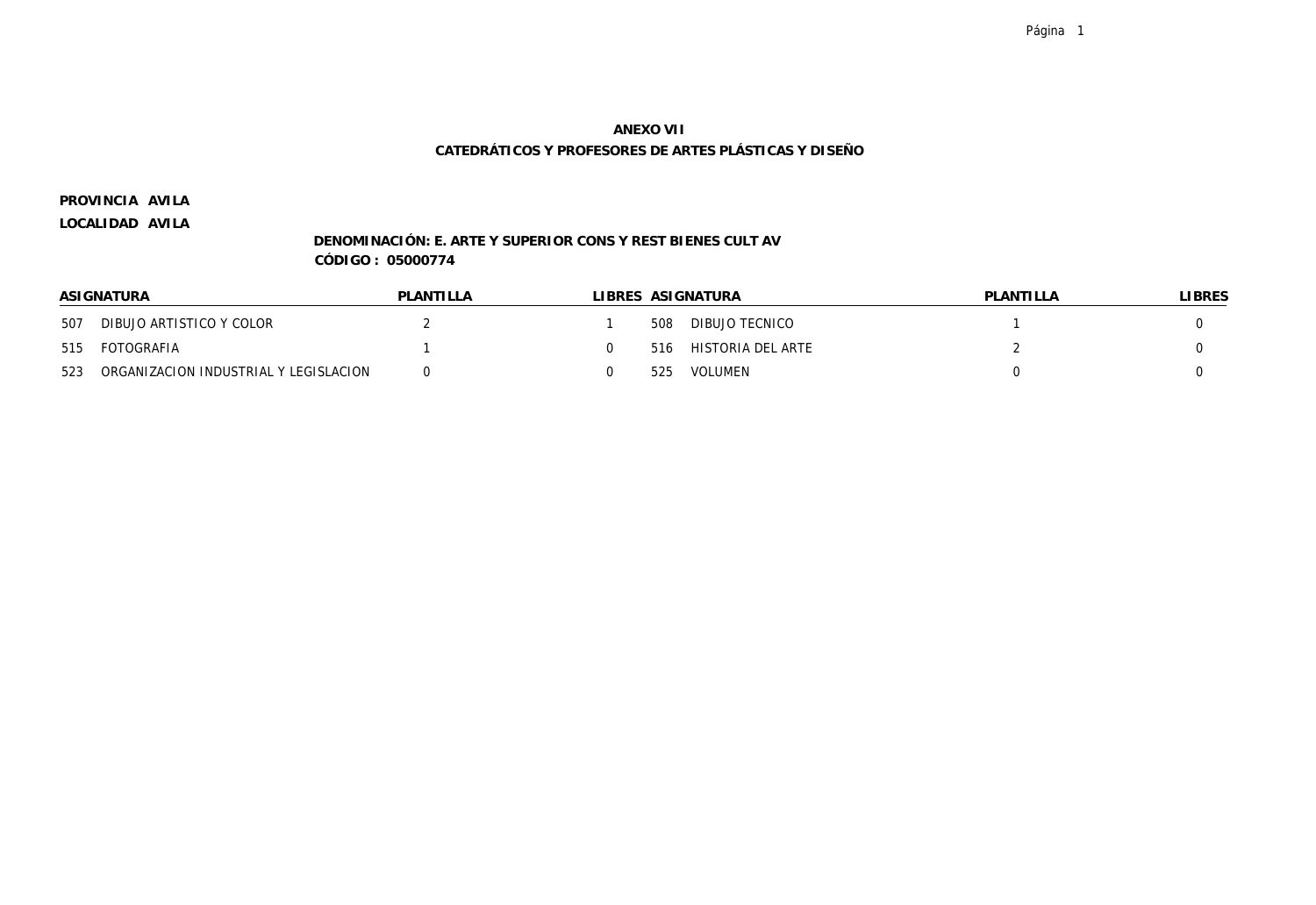**BURGOS PROVINCIA**

**LOCALIDAD BURGOS**

### **DENOMINACIÓN: E. ARTE Y SUPERIOR DIS Y CONS Y REST BIENES C. BU CÓDIGO : 09001785**

|     | ASIGNATURA               | PLANTILLA |     | LIBRES ASIGNATURA                     | PLANTILLA | LIBRES |
|-----|--------------------------|-----------|-----|---------------------------------------|-----------|--------|
| 507 | DIBUJO ARTISTICO Y COLOR |           | 508 | DIBUJO TECNICO                        |           |        |
| 516 | HISTORIA DEL ARTE        |           | 520 | MATERIALES Y TECNOLOGIA: DISEÑO       |           |        |
|     | 522 MEDIOS INFORMATICOS  |           | 523 | ORGANIZACION INDUSTRIAL Y LEGISLACION |           |        |
| 525 | VOLUMEN                  |           |     |                                       |           |        |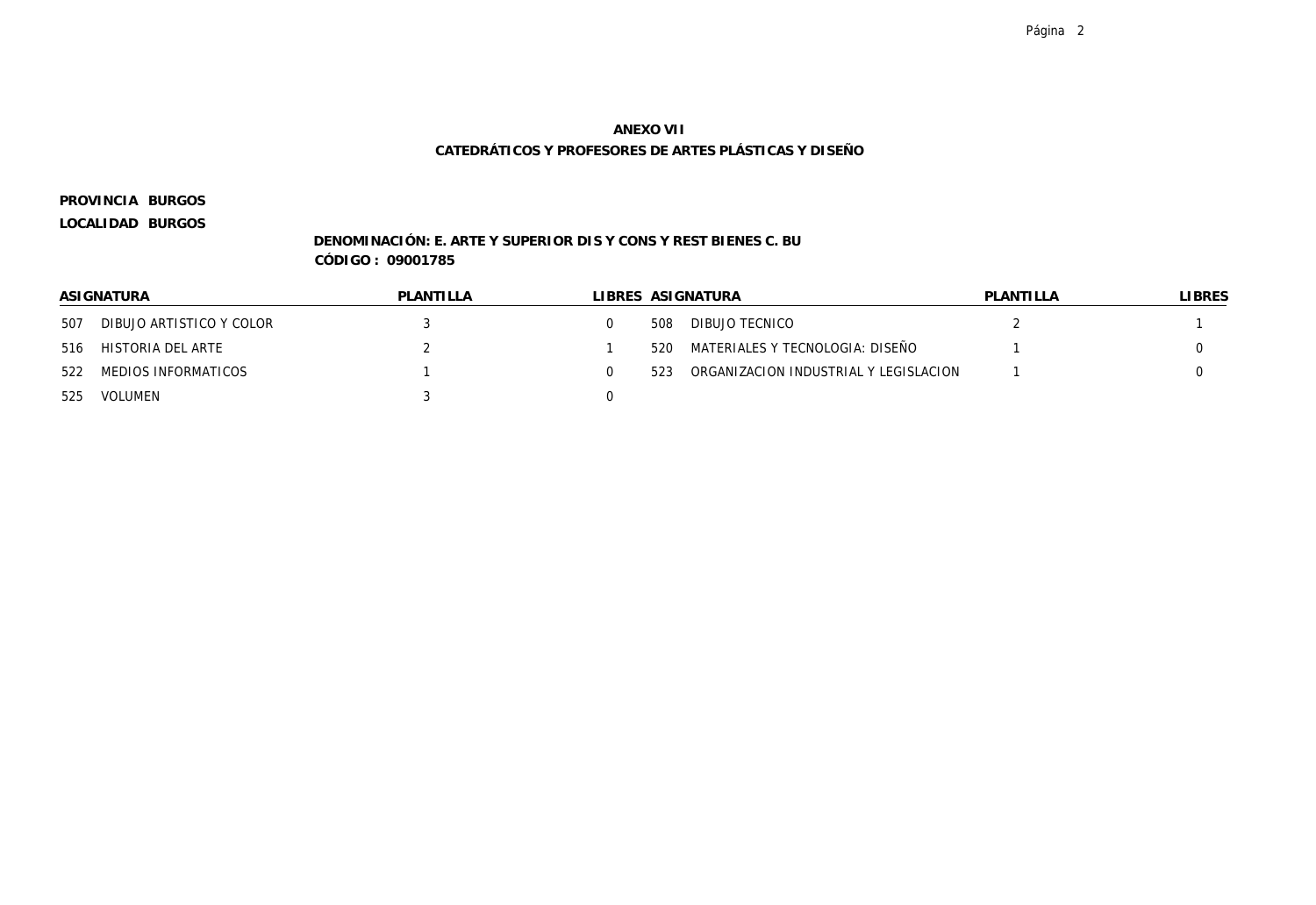**LEON PROVINCIA**

**LOCALIDAD LEON**

### **DENOMINACIÓN: E. ARTE Y SUPERIOR CONS Y REST DE BIENES CULT LE CÓDIGO : 24016791**

|     | ASIGNATURA                            | PLANTILLA |     | LIBRES ASIGNATURA | PLANTILLA | LIBRES |
|-----|---------------------------------------|-----------|-----|-------------------|-----------|--------|
| 507 | DIBUJO ARTISTICO Y COLOR              |           | 508 | DIBUJO TECNICO    |           |        |
| 512 | DISEÑO GRAFICO                        |           | 514 | EDICION DE ARTE   |           |        |
| 515 | FOTOGRAFIA                            |           | 516 | HISTORIA DEL ARTE |           |        |
| 523 | ORGANIZACION INDUSTRIAL Y LEGISLACION |           | 525 | VOLUMEN           |           |        |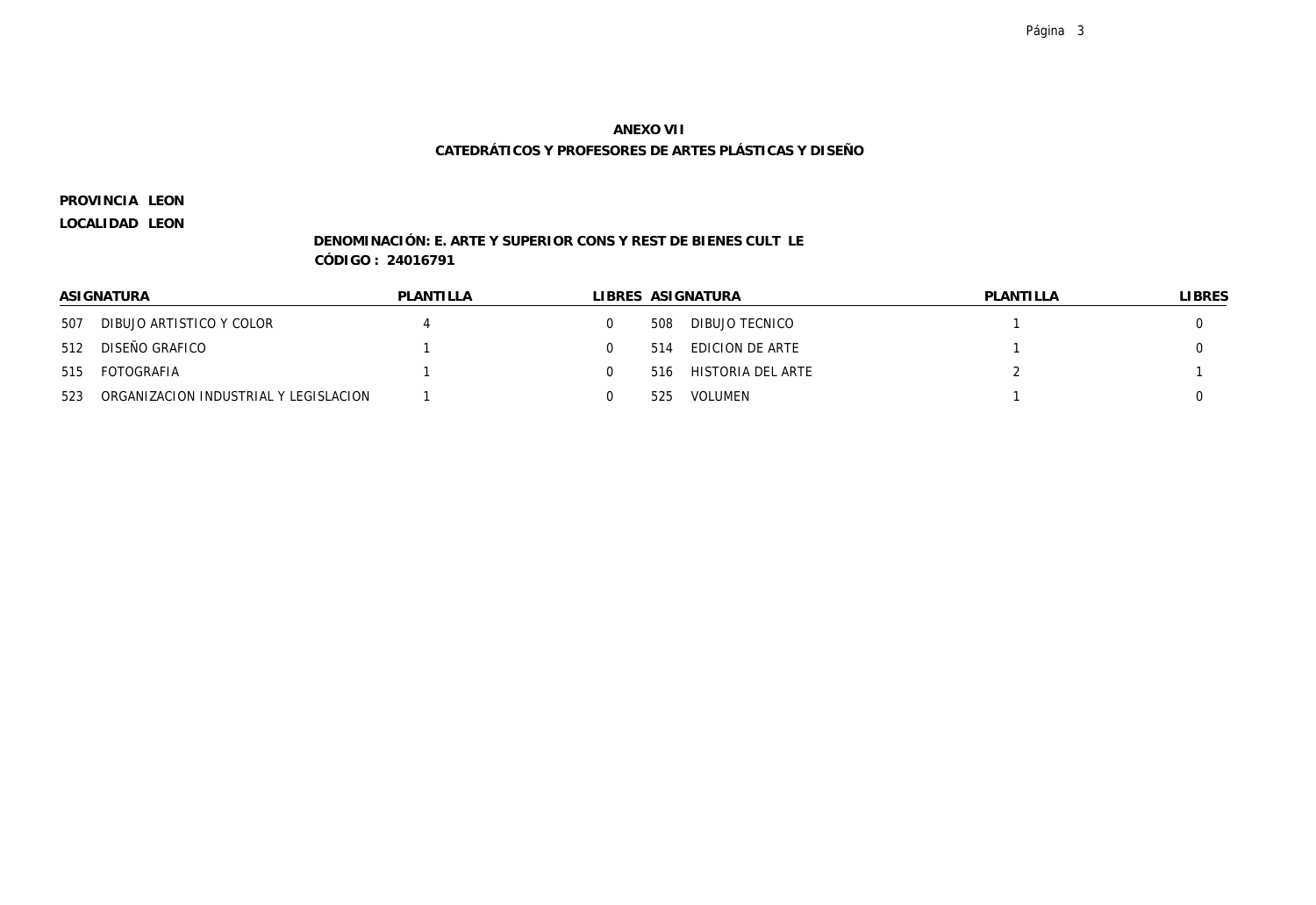**PALENCIA PROVINCIA**

### **LOCALIDAD PALENCIA**

### **DENOMINACIÓN: E. ARTE Y SUPERIOR CONS Y REST DE BIENES CULT PA CÓDIGO : 34001959**

|     | ASIGNATURA                          | PLANTILLA |     | LIBRES ASIGNATURA   | PLANTILLA | <b>LIBRES</b> |
|-----|-------------------------------------|-----------|-----|---------------------|-----------|---------------|
| 507 | DIBUJO ARTISTICO Y COLOR            |           | 508 | DIBUJO TECNICO      |           |               |
| 509 | DISEÑO DE INTERIORES                |           | 516 | HISTORIA DEL ARTE   |           |               |
|     | 520 MATERIALES Y TECNOLOGIA: DISEÑO |           | 522 | MEDIOS INFORMATICOS |           |               |
|     | 525 VOLUMEN                         |           |     |                     |           |               |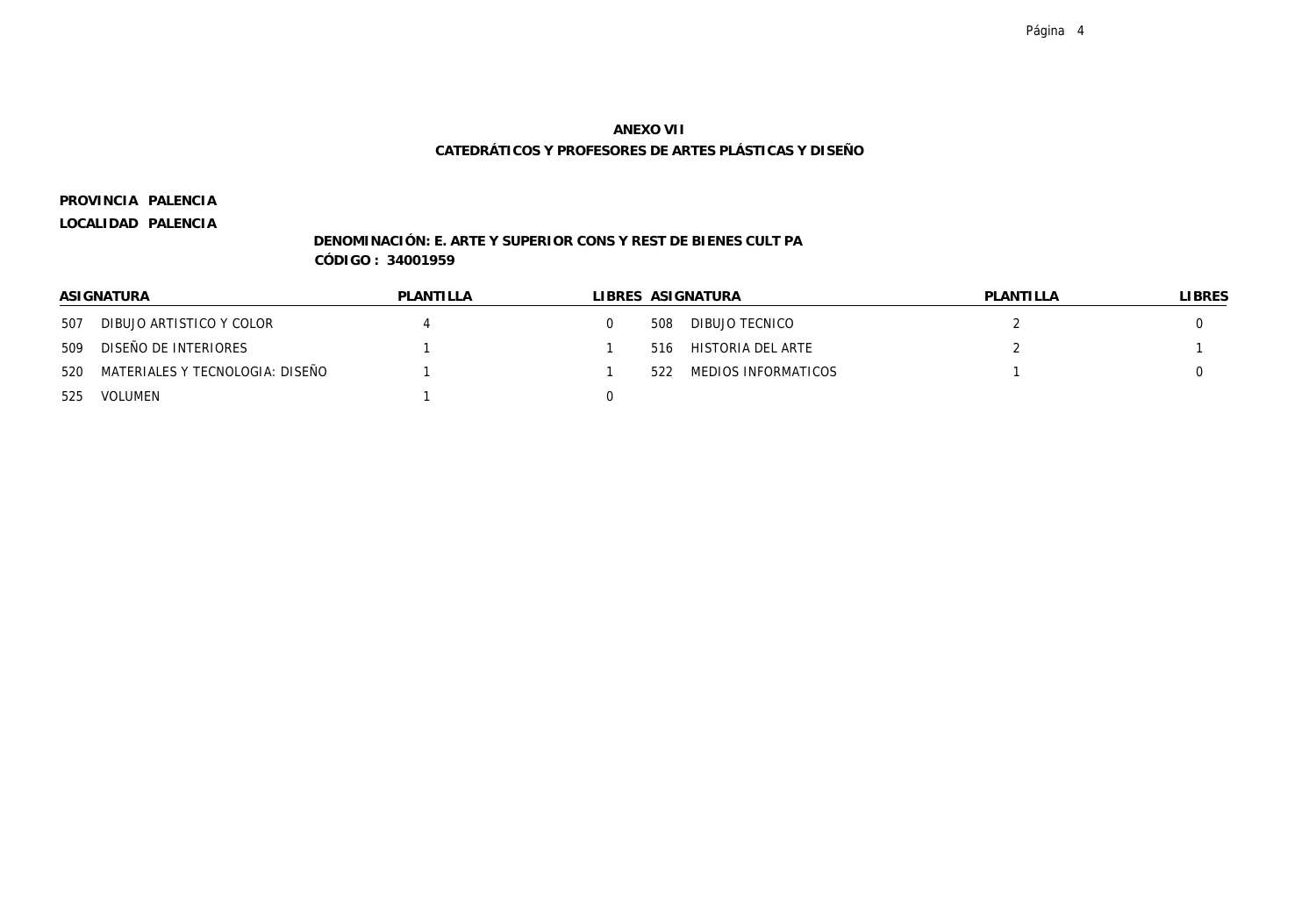**SALAMANCA PROVINCIA**

**LOCALIDAD SALAMANCA**

### **DENOMINACIÓN: E. ARTE Y SUPERIOR CONS Y REST DE BIENES CULT SA CÓDIGO : 37006002**

|     | ASI GNATURA                           | PLANTILLA |     | LIBRES ASIGNATURA   | PLANTILLA | LIBRES |
|-----|---------------------------------------|-----------|-----|---------------------|-----------|--------|
| 507 | DIBUJO ARTISTICO Y COLOR              |           | 508 | DIBUJO TECNICO      |           |        |
| 512 | DISEÑO GRAFICO                        |           | 516 | HISTORIA DEL ARTE   |           |        |
| 520 | MATERIALES Y TECNOLOGIA: DISEÑO       |           | 522 | MEDIOS INFORMATICOS |           |        |
| 523 | ORGANIZACION INDUSTRIAL Y LEGISLACION |           | 525 | VOLUMEN             |           |        |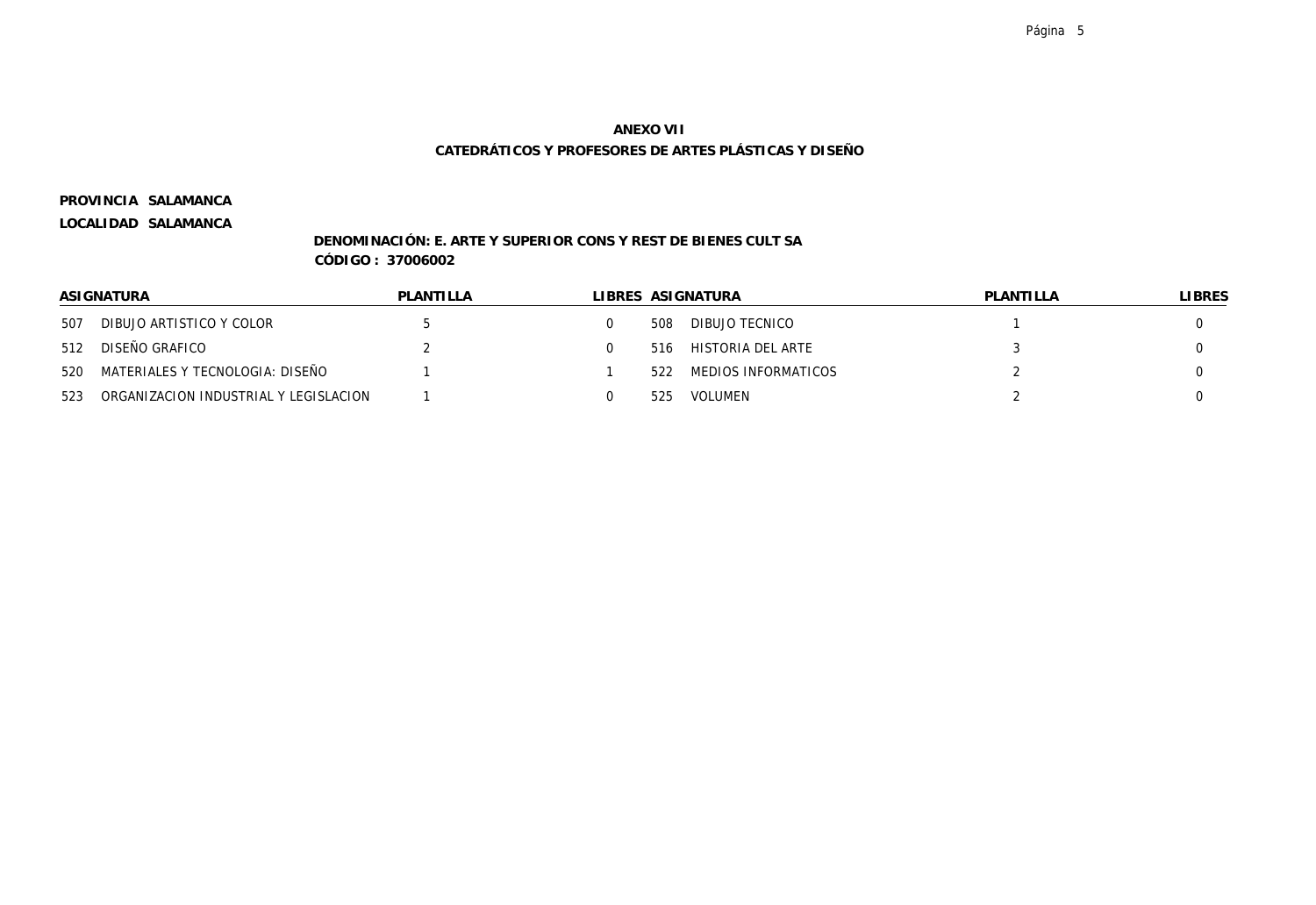**SEGOVIA PROVINCIA**

**LOCALIDAD SEGOVIA**

### **DENOMINACIÓN: E. ARTE Y SUPERIOR DE DISEÑO CASA DE LOS PICOS CÓDIGO : 40003711**

|     | ASIGNATURA                          | PLANTILLA |     | LIBRES ASIGNATURA    | PLANTILLA | LIBRES |
|-----|-------------------------------------|-----------|-----|----------------------|-----------|--------|
| 507 | DIBUJO ARTISTICO Y COLOR            |           | 508 | DIBUJO TECNICO       |           |        |
| 512 | DISEÑO GRAFICO                      |           | 516 | HISTORIA DEL ARTE    |           |        |
|     | 520 MATERIALES Y TECNOLOGIA: DISEÑO |           | 521 | MEDIOS AUDIOVISUALES |           |        |
| 522 | MEDIOS INFORMATICOS                 |           | 525 | VOLUMEN              |           |        |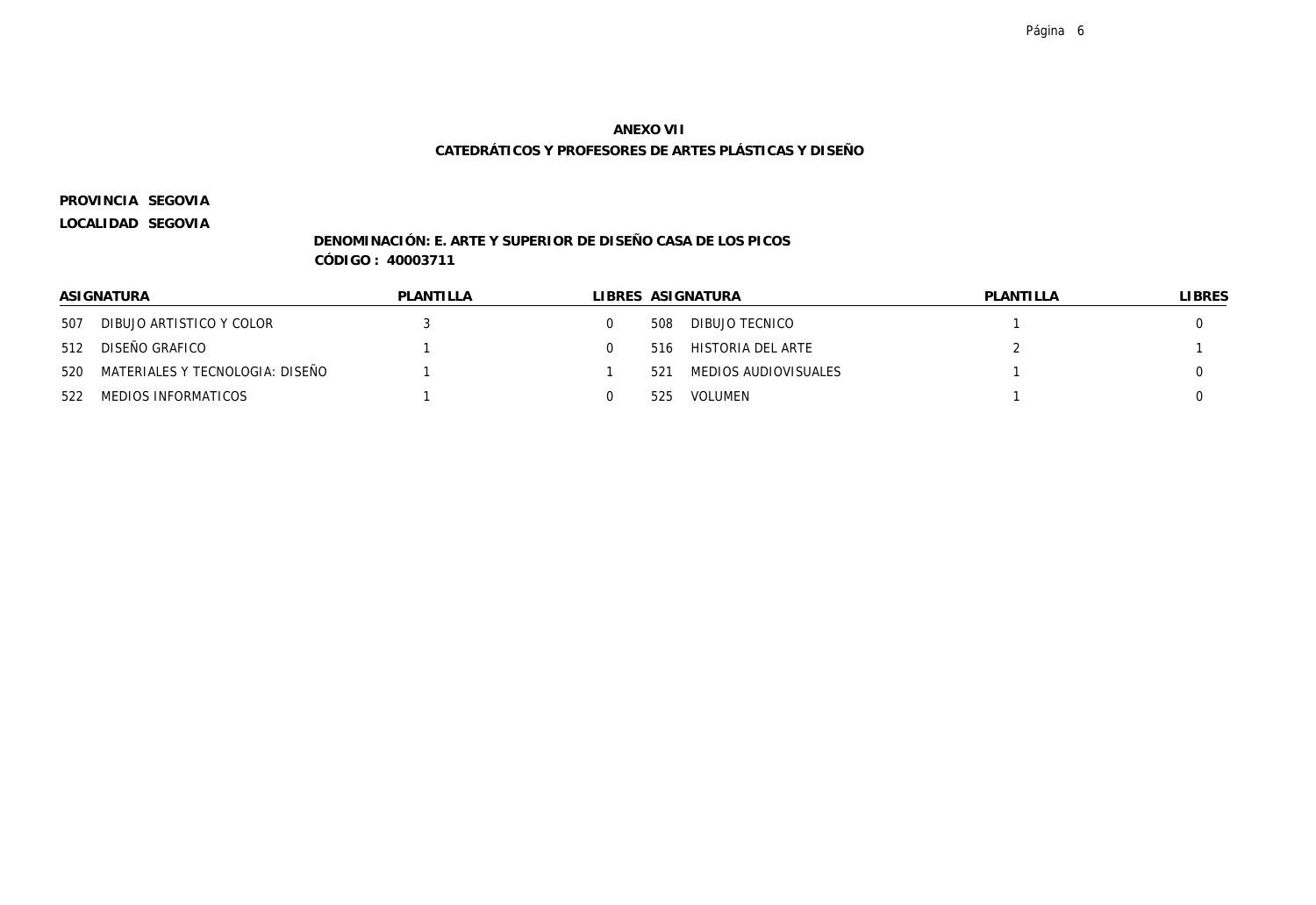#### Página 7

# **ANEXO VII CATEDRÁTICOS Y PROFESORES DE ARTES PLÁSTICAS Y DISEÑO**

**SORIA PROVINCIA**

**LOCALIDAD SORIA**

### **DENOMINACIÓN: E. ARTE Y SUPERIOR DE DISEÑO DE SORIA CÓDIGO : 42002732**

|     | ASIGNATURA<br>PLANTILLA<br>LIBRES ASIGNATURA<br>PLANTILLA |  | LIBRES |                     |  |
|-----|-----------------------------------------------------------|--|--------|---------------------|--|
| 507 | DIBUJO ARTISTICO Y COLOR                                  |  | 512    | DISEÑO GRAFICO      |  |
| 515 | FOTOGRAFIA                                                |  | 516    | HISTORIA DEL ARTE   |  |
| 521 | MEDIOS AUDIOVISUALES                                      |  | 522    | MEDIOS INFORMATICOS |  |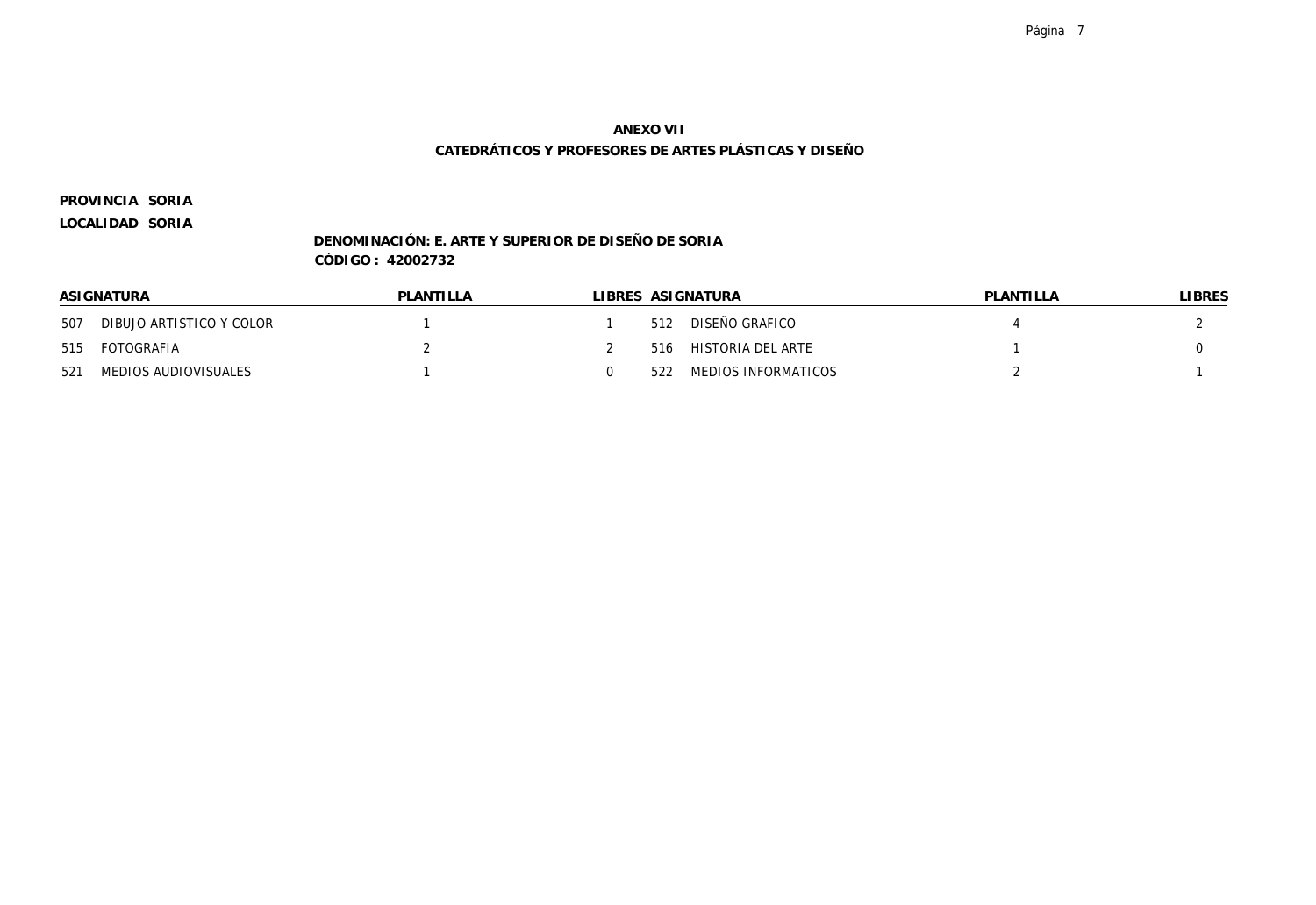**VALLADOLID PROVINCIA**

**LOCALIDAD VALLADOLID**

### **DENOMINACIÓN: E. ARTE Y SUPERIOR CONS Y REST DE BIENES CULT VA CÓDIGO : 47004858**

|     | ASIGNATURA                          | PLANTILLA |     | LIBRES ASIGNATURA                     | PLANTILLA | <b>LIBRES</b> |
|-----|-------------------------------------|-----------|-----|---------------------------------------|-----------|---------------|
| 507 | DIBUJO ARTISTICO Y COLOR            |           | 508 | DIBUJO TECNICO                        |           |               |
| 509 | DISEÑO DE INTERIORES                |           | 512 | DISEÑO GRAFICO                        |           |               |
| 515 | FOTOGRAFIA                          |           | 516 | HISTORIA DEL ARTE                     |           |               |
|     | 520 MATERIALES Y TECNOLOGIA: DISEÑO |           | 521 | MEDIOS AUDIOVISUALES                  |           |               |
| 522 | MEDIOS INFORMATICOS                 |           | 523 | ORGANIZACION INDUSTRIAL Y LEGISLACION |           |               |
| 525 | VOLUMEN                             |           |     |                                       |           |               |